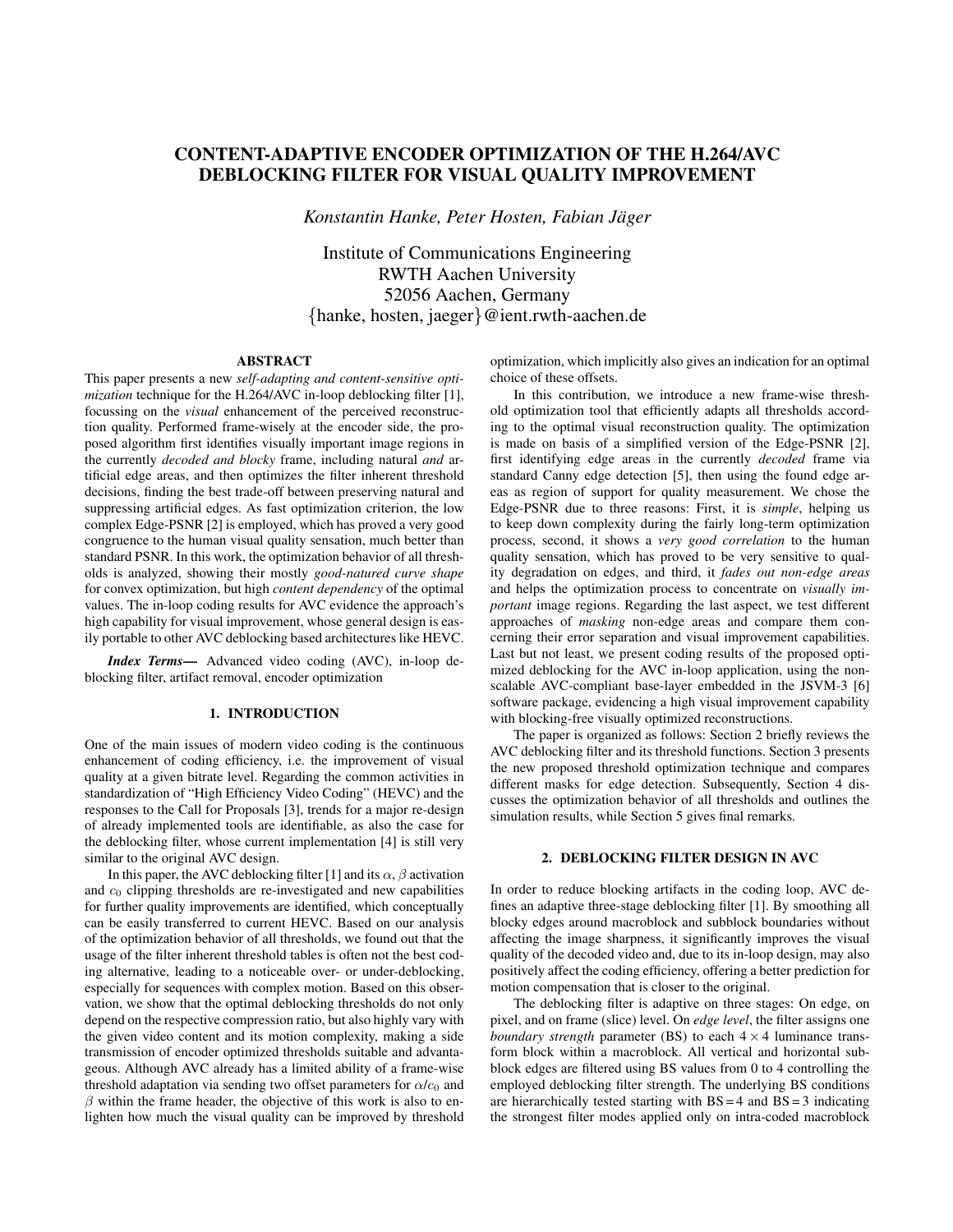

Fig. 1. Examples for edge mask MTrafo (left) and MCanny (middle), and performance comparison of all masks (right) for *Foreman* QP 40.

and subblock boundaries, respectively. The lower strengths are assigned to blocks having coded residuals  $(BS = 2)$  and blocks that are predicted using different reference frames or higher motion vector differences ( $BS = 1$ ). In all other cases, via  $BS = 0$ , the deblocking filter is fully deactivated and no further analysis on sample level is performed. Unmodified, this partitioning is still applied in HEVC [4].

On *pixel level*, two *activation thresholds*  $\alpha$  and  $\beta$  are defined that make a sample-wise decision on whether to perform filtering across the current boundary or not. If we denote the current regarded samples of one line across the edge inside two adjacent  $4 \times 4$  blocks by  $p_3, p_2, p_1, p_0 | q_0, q_1, q_2, q_3$ , the pixels  $p_0$  and  $q_0$  being directly located near the edge are only filtered if

$$
|p_0 - q_0| < \alpha\left(\text{Index}_{\alpha, c_0}\right), \tag{1}
$$

while samples within blocks get filtered if one condition of

$$
|p_1 - p_0| < \beta\big(\text{Index}_{\beta}\big),\tag{2}
$$

$$
|q_1 - q_0| < \beta\left(\text{Index}_{\beta}\right), \tag{3}
$$

is fulfilled. Samples  $p_2$  and  $q_2$  are only deblocked for BS = 4.

A third threshold, the *clipping threshold*  $c_0$ , controls the filter's smoothing effect by limiting the adjustment  $\Delta$  of the filtered samples to a maximum possible value of

$$
|\Delta| \le c_0 \big( \text{Index}_{\alpha, c_0}, \text{BS} \big). \tag{4}
$$

It uses the same table index as  $\alpha$  but, additionally, depends on the boundary strength, i.e. it increases towards higher BS [1]. After

$$
Index_{\alpha,c_0} = \text{clip}(QP + \text{Offset}_{\alpha,c_0}, 0, 51), \quad (5)
$$

$$
Index_{\beta} = \text{clip}(QP + \text{Offset}_{\beta}, 0, 51), \tag{6}
$$

all three thresholds further depend on the *quantization parameter* (QP), locally derived as average QP of the two edge adjacent blocks, and increase with higher QP / lower bitrates, amplifying the deblocking effect. Like the QP, the indices (5) and (6) are limited to integers from 0 to 51. In HEVC, the activation rules  $(1)$  –  $(3)$  were changed, removing the  $\alpha$  threshold by coupling with  $c_0$ , jointly called  $t_c$  [4].

On the highest *frame level*, the deblocking filter strength can be globally controlled by Offset<sub> $\alpha$ , $c_0$ </sub> and Offset<sub> $\beta$ </sub>, which have to be transmitted as side information in the slice header. Negative values mean less filtering, positive values increase the smoothing effect. In AVC, even these frame-wise adaptive parameters are intended for a global filter adjustment to actually given video characteristics or scene complexity. Our following approach also relies on this framewise adjustment, but optimizes all threshold values on their own, non regarding fixed threshold tables or offset constraints.

## 3. THRESHOLD OPTIMIZATION ALGORITHM

For optimization and analysis of the threshold's behavior, at the encoder side a high number of possible threshold triples  $(\alpha_i, \beta_i, c_{0i})$  is tested. For this task, we define the *frame-wise objective function*

$$
\mathcal{F}(\alpha_i,\beta_i,c_{0i})=\mathcal{Q}_{\alpha}(\alpha_i)+\mathcal{Q}_{\beta}(\beta_i)+\mathcal{Q}_{c_0}(c_{0i}),\qquad(7)
$$

on which basis the optimization is performed. Herein,

$$
\mathcal{Q}_{\theta}(\theta_i) = \mathcal{S}\Big(X', O, M\Big) \quad \text{with} \quad X' := \mathcal{D}\big(X, \theta_i\big) \tag{8}
$$

denotes an *abstract quality function* of threshold  $\theta \in {\alpha, \beta, c_0}$ , that employs a *pixel-wise quality measure*  $S(\cdot)$ . S evaluates the quality of the the *deblocked frame* X' compared to the *original frame* O, where X is built by standard *AVC deblocking*  $\mathcal{D}(\cdot, \theta_i)$  of the currently *decoded blocky frame* X using a threshold value  $\theta_i$  instead of the standard AVC value  $\theta_{\text{ave}}$ . In S, only those pixel locations  $(m, n)$ are considered that belong to the given region of support, specified by non-zero entries in the *image mask*  $M(m, n) > 0$ . Thus, pixels without mark, i.e.  $M(m, n) = 0$ , have no influence on S.

Following [2], we can now employ the *(edge) mask-based*

$$
Edge\text{-PSNR} = 10\log_{10}\left(\frac{P^2}{Edge\text{-MSE}}\right) = 10\log_{10}\left(\frac{K_M \cdot P^2}{Edge\text{-SSE}}\right) (9)
$$

as concrete PSNR-based implementation for S in (8), where  $P = 255$ for 8-bit sequences, *Edge-MSE* is the *mean square error* relative to the total number of pixels  $K_M$  that are positively marked in  $M$ , and

$$
Edge\text{-}SSE(X', O, M) = \sum_{\forall M(m,n) > 0} (X'(m,n) - O(m,n))^2
$$
 (10)

is the corresponding *sum of squared errors* between the  $X'$  and  $O$ , again only applied on positively marked pixels. From (9) and (10), obviously all edge mask-based measures become identical to the respective standard measures, if the mask frame  $M$  is completely marked. Since  $M$  and thus  $K_M$  only determined once per frame, from the optimization point of view, minimizing the *Edge-SSE* is equal to maximizing the *Edge-PSNR*, but has the big advantage of never reaching infinite values. Therefore, for analysis, we employ the *Edge-SSE* to simplify and stabilize the optimization process.

As important aspect of this work, we intensely analyze how different masks M affect the optimization results and, thus, the visual quality. Among many others tested, we here compare the three masks

- MAll Mask marked for *all pixel coordinates* (m, n).
- $M_{\text{Trafo}}$  Mask marked for *all direct edge pixels*  $(p_0, q_0)$ .
- MCanny Mask marked for *edge pixels that are detected by the Canny edge detector* [5] in the blocky frame X.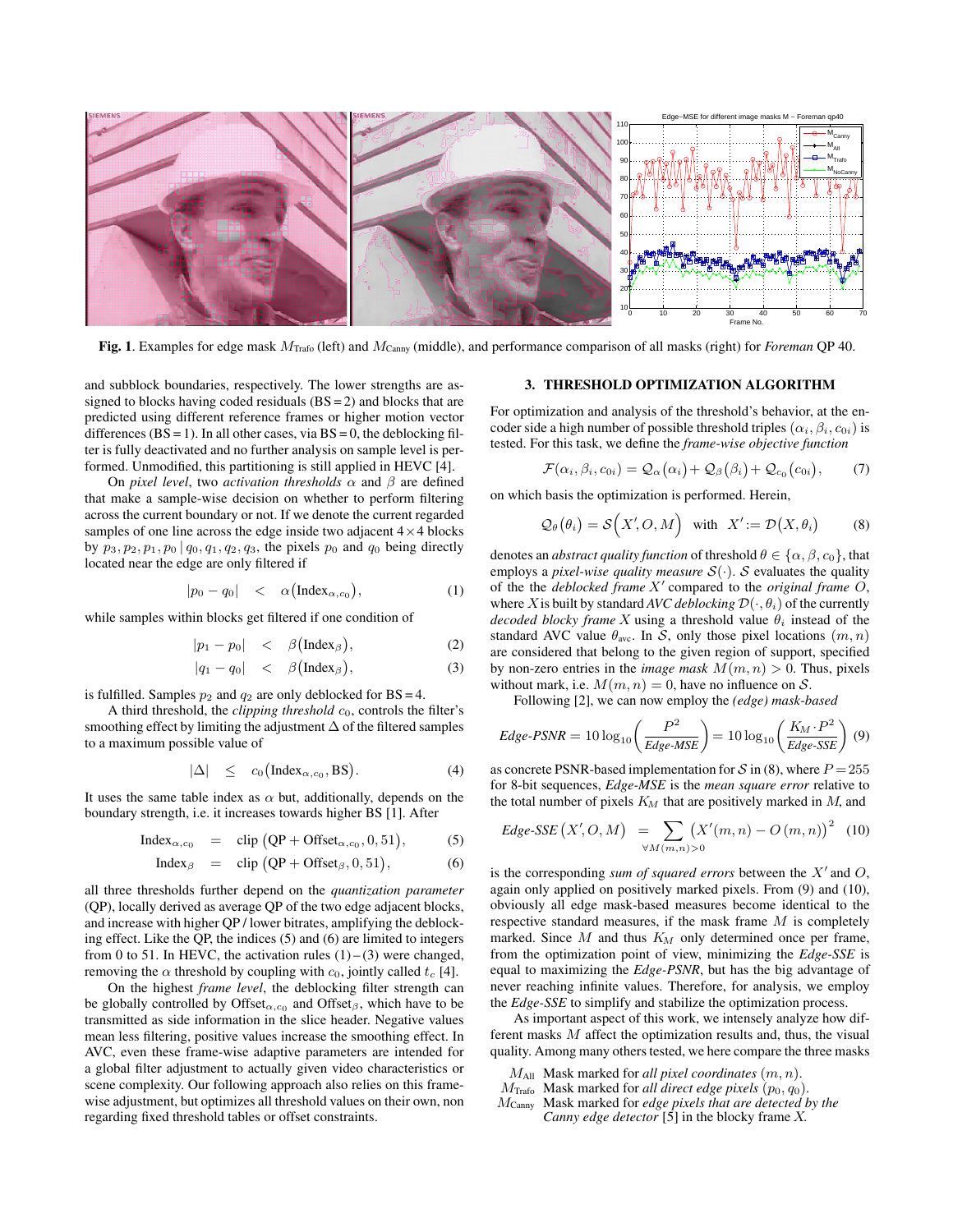While  $M_{\text{All}}$  represents the standard full-image PSNR/SSE quality evaluation,  $M<sub>Trafo</sub>$  considers only pixels that are directly located at the transform boundaries (see Section 2), exemplarily shown in Fig. 1 (left) for varying block sizes from  $4\times4$  to  $16\times16$ . This mask is chosen due to its obvious analogy to the  $\alpha$  threshold (1), which only regards samples  $p_0$ ,  $q_0$  for the deblocking decision. For  $M_{\text{Canny}}$ , a Canny edge detection [5] is performed on the *blocky* frame X applying a low and high edge detection threshold of 2 and 32, respectively, and a filter size of 3x3 pixels, which has shown best visual results. For these detection settings, not only natural edges, but also visually annoying blocking artifacts are marked in  $M_{\text{Canny}}$ , especially visible in the image center of Fig. 1 (middle). This feature is desired here, since both edge kinds should be optimized, finding the best visual trade-off of smoothing artifacts and preserving natural edges.

Fig. 1 (right) compares all masks regarding their properties to detect (edge) areas with a high error energy in  $X$ , since these areas are visually most important for optimization. As observable,  $M_{\text{Cam}}$ achieves the best performance in separating regions with high MSE from the remaining non-detected pixels  $(M_{NoCam}$ , while the separation of  $M<sub>Trafo</sub>$  is negligible small and very similar to  $M<sub>All</sub>$ , giving us a first hint for the later shown very good visual quality of  $M_{\text{Canny}}$ .

# 4. THRESHOLD OPTIMIZATION ANALYSIS AND SIMULATION RESULTS

Our tests are performed within the framework of JSVM-3 [6], only using the non-scalable AVC compliant base-layer in standard high profile settings (activated FRExt etc.) For optimization, standard AVC deblocking is performed with optimized threshold parameters, that are transmitted as entropy-coded side information, but only if they achieve a performance gain compared to standard thresholds. For rate-distortion analysis, this bitrate increment is taken into account, but only changes the overall bitrate in a very small manner. The performance is tested on the four CIF sequences *Bus*, *Football*, *Foreman*, and *Mobile* for QP values of 28, 32, 36, 40, 44 and 48.

Concerning important optimization issues, we first regard a single threshold optimization and clarify how different image masks influence the optimization process. Fig. 2 (a) to (c) depict typical curves of the *Edge-SSE*-based  $\alpha$  and  $c_0$  minimization, respectively. It is conspicuous that despite of the non-linearity of the deblocking filter operations a *good-natured curve shape* can be observed, allowing for the application of fast and low-complex convex optimization techniques. In our tests, however, we still employ full-search optimization, testing all suitable threshold triples in (7), i.e. value ranges of 0-255 for  $\alpha$  and  $\beta$ , and 0-50 for  $c_0$ , since optima  $c_0 > 50$  could never be observed. Comparing Fig. 2 (a) and (b), in extrem cases, the standard SSE optimization using  $M_{\text{All}}$  in (a) fails, since  $\alpha_{opt} = 0$ fully deactivates the deblocking filter for the current frame, producing a frame with highest PSNR, but with plenty of blocking artifacts. The same applies to  $M_{\text{Trafo}}$ . The use of the  $M_{\text{Canny}}$  mask in (b), however, i.e. the concentration on high MSE edge regions, obviously *stabilizes* the optimization process, which can now find a suitable, *visually pleasing* threshold, implicitly verifying the observations in [2].

Fig. 2 (d) and (e) depict typical distributions of found  $\alpha$  and  $\beta$ optima over all frames having *one and the same* macroblock QP. For one given QP, the standard AVC filter only assigns *one fixed* threshold value. As shown, the optima are highly spread, particularly for  $\alpha$ . The same holds for  $c_0$  in all BS variations. The observed high content dependency of  $\alpha$ ,  $\beta$  and  $c_0$  indicates the high potential of threshold customization, suggesting that an optima transmission to the decoder, directly or via offsets, may be advantageous for the overall coding performance, especially for motion complex scenes in *Football* and *Foreman*, where the *Edge-SSE* is mostly improved.

| BD-Rate $(\% )$ | Bus       | Football  | Foreman   | Mobile    |
|-----------------|-----------|-----------|-----------|-----------|
| $qp48-36$       | $-0.1711$ | $-0.8095$ | $-0.6432$ | $-0.2901$ |
| $qp44-32$       | $-0.3321$ | $-0.6229$ | $-0.4977$ | $-0.3595$ |
| $qp40-28$       | $-0.3849$ | $-0.7282$ | $-0.3279$ | $-0.2077$ |

Table 1. Bjøntegaard delta [7] rate savings of the proposed optimized deblocking over standard AVC for different QP ranges.

For these complex scenes, Fig. 3 presents visual results of inloop coding tests for QP 40, depicting standard AVC results on the left side, and results for  $M_{\text{All}}$  standard SSE minimization in the middle. As derivable, the optimization using  $M_{\text{All}}$  is already better than standard AVC. The best visual performance, however, is achieved by optimizing  $\alpha$ ,  $\beta$  and  $c_0$  based on the Canny edge detection mask  $M_{\text{Canny}}$ . This results holds for all sequences, but the best visual gain is observed for *Football* and *Foreman*, as already mentioned.

Regarded from a bitrate saving's point of view, however, the overall performance gain of our approach over AVC is very small, up to a maximum of 0.8% as stated in Tab. 1, measured on basis of Bjøntegaard's Delta evaluation method [7]. This marginal rate gain relies on the fact, that all appearing savings from enhanced prediction are mostly compensated by the additional threshold transmission rate. However, the actual *visual* quality gain, as shown in Fig. 3, cannot be sufficiently reflected by this nominal rate decrement.

### 5. CONCLUSION AND OUTLOOK

In this work, we have investigated new capabilities of visual quality improvement by optimizing the deblocking filter thresholds at the encoder side. The main outcomes of our work are: All thresholds 1.) show an almost good-natured curve shape, and 2.) a high content dependency in their optima. 3.) Excluding low-distorted nonedge regions from quality measurement employing the Canny-based Edge-PSNR [2] significantly aids the optimization process in finding a visually satisfying optimum. The next step in further enhancing our approach is a precise prediction of the required side information bitrate in order to employ a frame-wise rate-distortion optimized mode switching, achieving an even more improved visual quality.

## 6. REFERENCES

- [1] P. List, A. Joch, J. Lainema, G. Bjøntegaard, and M. Karczewicz, "Adaptive deblocking filter," *IEEE Trans. on Circuits and Systems for Video Technology*, vol.13, no.7, pp. 614–619, July2003.
- [2] C. Lee, S. Cho, J. Choe, T. Jeong, W. Ahn, and E. Lee, "Objective video quality assessment," *SPIE Optical Engineering*, vol. 45, no. 1, 017004, Jan. 2006.
- [3] "Table of Proposal Design Elements for High Efficiency Video Coding (HEVC)," Doc.JCTVC-A203, Joint Collaborative Team on Video Coding (JCT-VC), 1st Meeting, Dresden, Apr. 2010.
- [4] T. Wiegand, W.-J. Han, B. Bross, J.-R. Ohm, and G. J. Sullivan, "Working Draft 1 of High-Efficiency Video Coding (HEVC)," Doc. JCTVC-C403, Joint Collaborative Team on Video Coding (JCT-VC), 3rd Meeting, Guangzhou, China, Oct. 2010.
- [5] J. Canny, "A computational approach to edge detection," *IEEE Trans. Pattern Analysis and Machine Intelligence*, vol. 8, no. 6, pp. 679–698, Nov. 1986.
- [6] J. Reichel, H. Schwarz, and M. Wien, "Joint scalable video model JSVM-3," Doc. JVT-P202, Joint Video Team (JVT), 16th Meeting, Poznan, Poland, July 2005.
- [7] G. Bjøntegaard, "Calculation of average PSNR differences between RD curves," Doc. VCEG-M33, ITU-T VCEG, 13th Meeting, Austin, TX, USA, Apr. 2001.